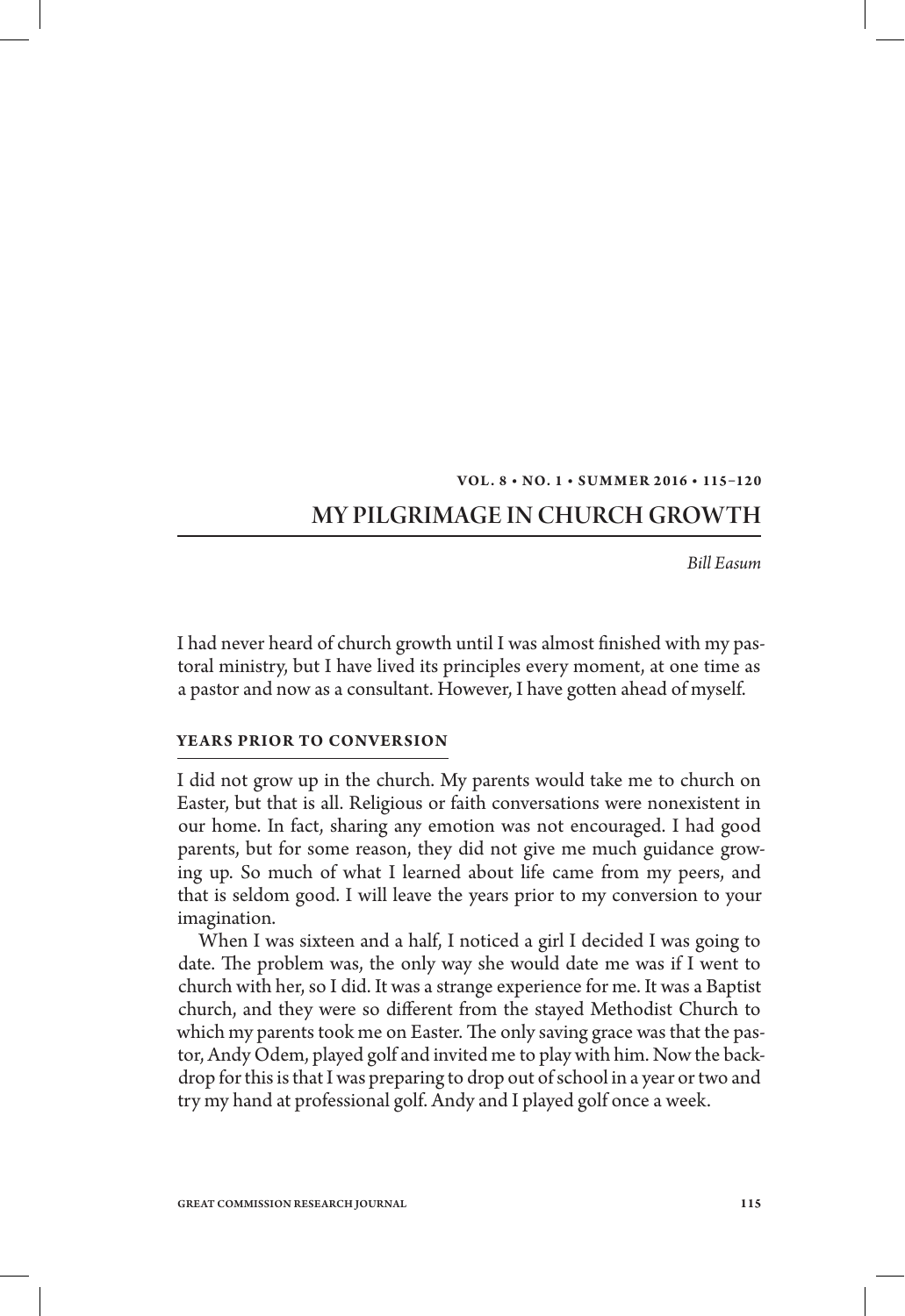#### **The Day of Conversion**

Unlike many conversions today, mine was a Damascus Road experience. One day while walking off the tee of the third hole at Hancock Golf Course, Andy asked me if I was a Christian. I remember telling him, "Of course; isn't everyone in America?" By the time we got to the green, not only had Andy debunked my response, he had also convicted me to the point that when we got to the green, we kneeled and prayed, and bingo, my life was changed forever. Andy, wherever you are, I am so grateful God sent you my way.

# **My Early Ministry**

The next few years were like a whirlwind. By the time I was seventeen, I was preaching wherever I could—at missions, on sidewalks, and occasionally at the tiny Onion Creek Baptist Church on the outskirts of Austin, Texas, where I grew up. These were formidable years in learning how to hone my evangelistic skills.

From there, I went to Baylor and got a major in history, religion, and Greek. Those were also formidable years for a new Christian. I was surrounded by Christian friends—something I had never really experienced. Their passion for the Great Commission was infectious, but still no mention of church growth.

Next, I went to Southwest Baptist Seminary, where at the age of twenty, I was called to be the pastor of Cranfills Gap Baptist Church. For the next three years, I drove the eighty-five miles to seminary and back, visiting and preaching on Saturday and Sunday. It was not much of a church, but we led the association in baptisms three years in a row. At this tiny West Texas church, I honed my preaching.

## **My Desert Wanderings**

It was also at this tiny church that I began to experience the politics and bigotry that plague most denominations. Without going into the specifics, I left the church altogether and entered the University of Texas Law School. I did not know or appreciate at the time the strings my dad had to pull in order to get me into law school.

At law school, I realized just how debased people could be. The language of the professors was shocking. However, what upset me the most was that the students were actually hiding books in the library so others could not finish their bibliographies. I was like a fish out of water. Little did I know that I was being prepared for ministry in an unchurched culture.

Now keep in mind, I had graduated from seminary and had passed three languages required for my entrance exams into the doctoral program at Southwestern when I quit. For the next year, I attended classes at law school and hated every minute.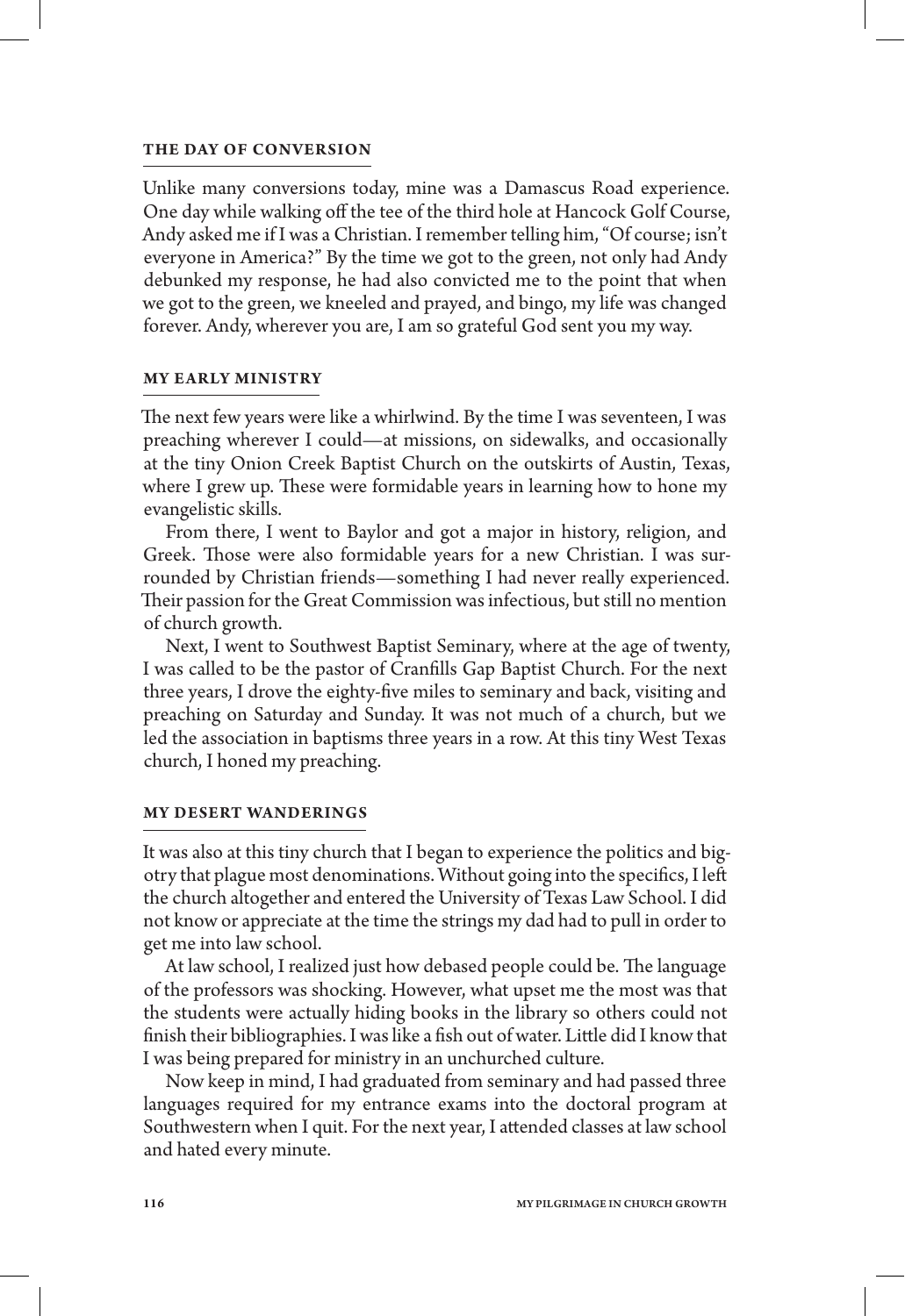#### **Another Shot at Seminary**

While attending law school, I attended a Methodist Church because I had heard the pastor was a maverick, which he was. He was asking all the questions that Methodists did not want asked at the time. However, he took a liking to me and spent time with me explaining Methodism. He introduced me to the writings of John Wesley with whom I fell in love. God continued to fill me with passion for the Great Commission, which I would soon learn was the heartbeat of the Church Growth Movement.

One day while getting a haircut at my grandfather's barbershop, this pastor called and asked if I still wanted to be a preacher. Of course, I said yes. "Then get yourself up to SMU and see the dean of Perkins School of Theology. You will need to do a semester of church polity if you want to be a Methodist."

Off I went to Dallas. What I discovered was that the dean did not like ex-Baptists. He turned me down and sent me home. This was a low point in my life. I had to reexamine if God was telling me to return to law school or perhaps even pursue professional golf.

I did not know at the time that the pastor who sent me to see the dean was the brother of the president of SMU. It was not long before he applied enough pressure to the dean that I received a phone call telling me I was now welcome to attend Perkins School of Theology. I returned to Perkins and to the office of the dean where I learned that I would be admitted only to audit classes but not admitted as a full student. I would have to earn admission by meeting with the dean every week to discuss infant baptism—no quasi Baptists allowed!

I decided that if I had to do a semester getting one course to be a Methodist, I might as well spend another semester and get another degree. I spent the next nine months doing a three-year Masters degree. At this point, I still had never heard of the Church Growth Movement or of Donald McGavran.

After attending classes for nine months, finishing the entire Masters program, writing my dissertation, and passing my oral exams, the oral committee asked me if I would accept a teaching position on the faculty. They were shocked to learn that I was just auditing the courses and still had not been admitted. When my supervisor heard this, he went to the dean and demanded that I be admitted as a full student. Four days before graduation, I was admitted and allowed to graduate. After four years of college and five years of seminary, still no mention of church growth. I was simply committed to helping fulfill the Great Commission.

The year I graduated from Perkins School of Theology, the Methodist Church and the Evangelical United Brethren Church merged to become the United Methodist Church. For some odd reason, they wanted me to attend the merger conference and participate in the ordination service. I was clear from the start that I would not be baptized again. After several rounds of arguments, they agreed to allow me to participate in the ordination service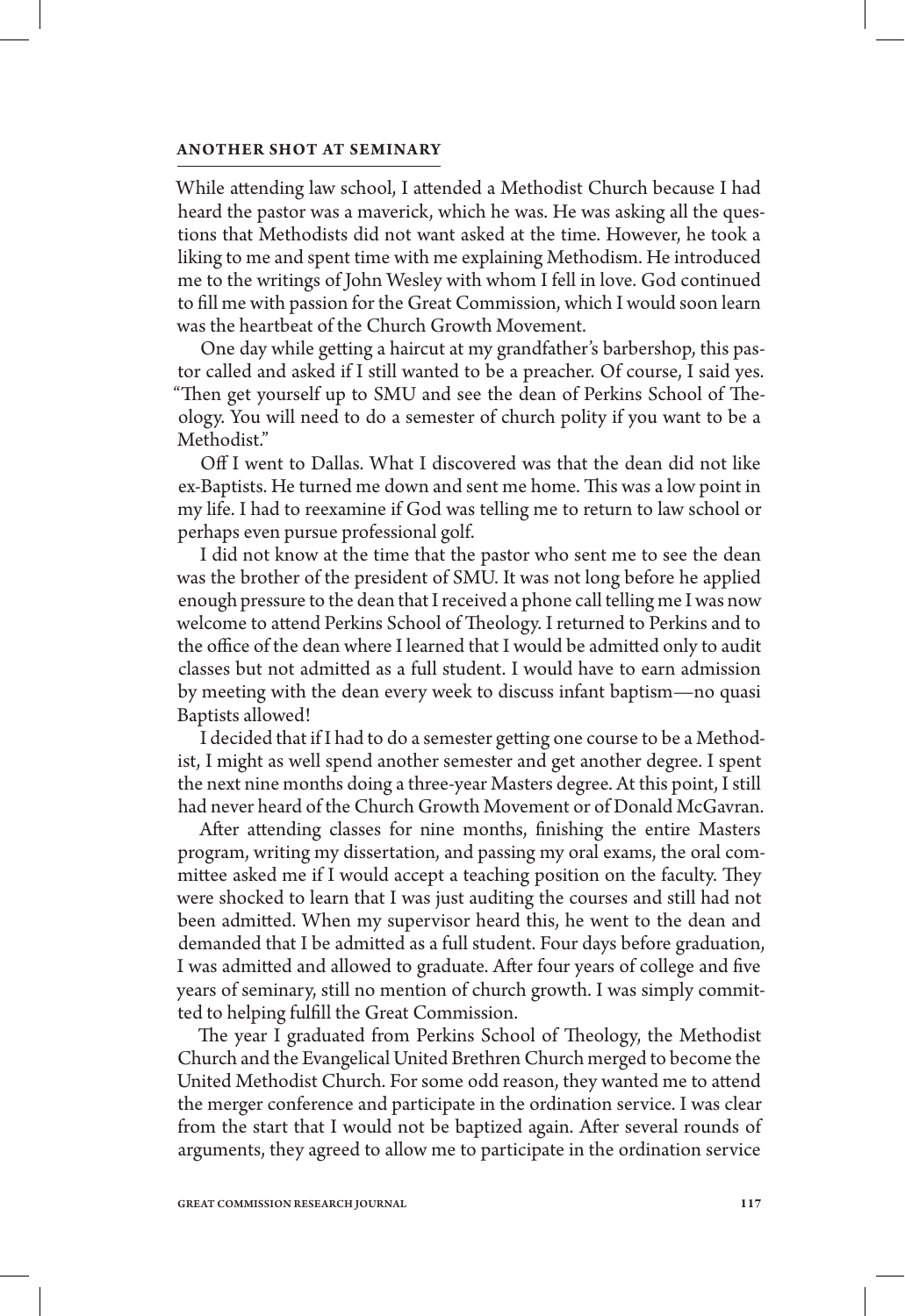without being baptized again. Go figure. There I was with two hundred others being ordained, all kneeling except me. I was standing. When the bishops went around the circle laying hands on those being ordained and came to me, one bishop did not understand the arrangement and tried to push me to the floor. Finally, another bishop stopped him, and they continued laying hands on the others. Needless to say, it was a night to be remembered.

# **My Pastoral Years**

In 1967, I was assigned to a couple of UM churches. They did well, but they were the armpits of the world. Still these churches flourished, and still I had not heard of church growth.

Then in 1969, I was assigned to restart a failing, nine-year-old church that was on life support. After getting rid of half of the remaining thirty-seven people, the church exploded in growth. Twenty-four years later, the church was one of the largest UMC churches in South Texas.

In 1982, Lyle Schaller came to our church to help me decide if I should retire at the church. It was unusual for a United Methodist pastor to stay for more than a few years, and I was entering my thirteenth year as their pastor. His conclusion was I could stay as long as I kept under the bishop's radar. While with us, he asked my people many questions that I would later know came straight out of church growth without ever mentioning the movement.

In 1986, I had the same experience when Kennon Callahan came to our church to help me sell the purchase of a million dollars' worth of contiguous property for parking. He, too, used church growth principles without mentioning the movement. Could it be that God was up to something?

During these twenty-four years, we became a teaching church. Groups would come from all over to see how we were growing in a denomination that was declining. Before long, they began asking me to come to their church and help them. Both of these men taught me about church growth without ever mentioning it by name.

## **My Experience with Church Growth**

In the mid 1980s, I was introduced to Leadership Network that was assembling what was then called mega churches (over 1000 in worship). At this conference, I was finally introduced to church growth. I met Carl George, and I began to understand that the essence of my ministry had been based on fulfilling the Great Commission, thus church growth in action. God had prepared my heart for this moment.

This conference was an electric time for me, as it was the first time I had been around anyone whose heart beat as mine did. These men lived and breathed the Great Commission. All the principles stemmed from it. Now I had a name for my understanding of ministry. It had all been about church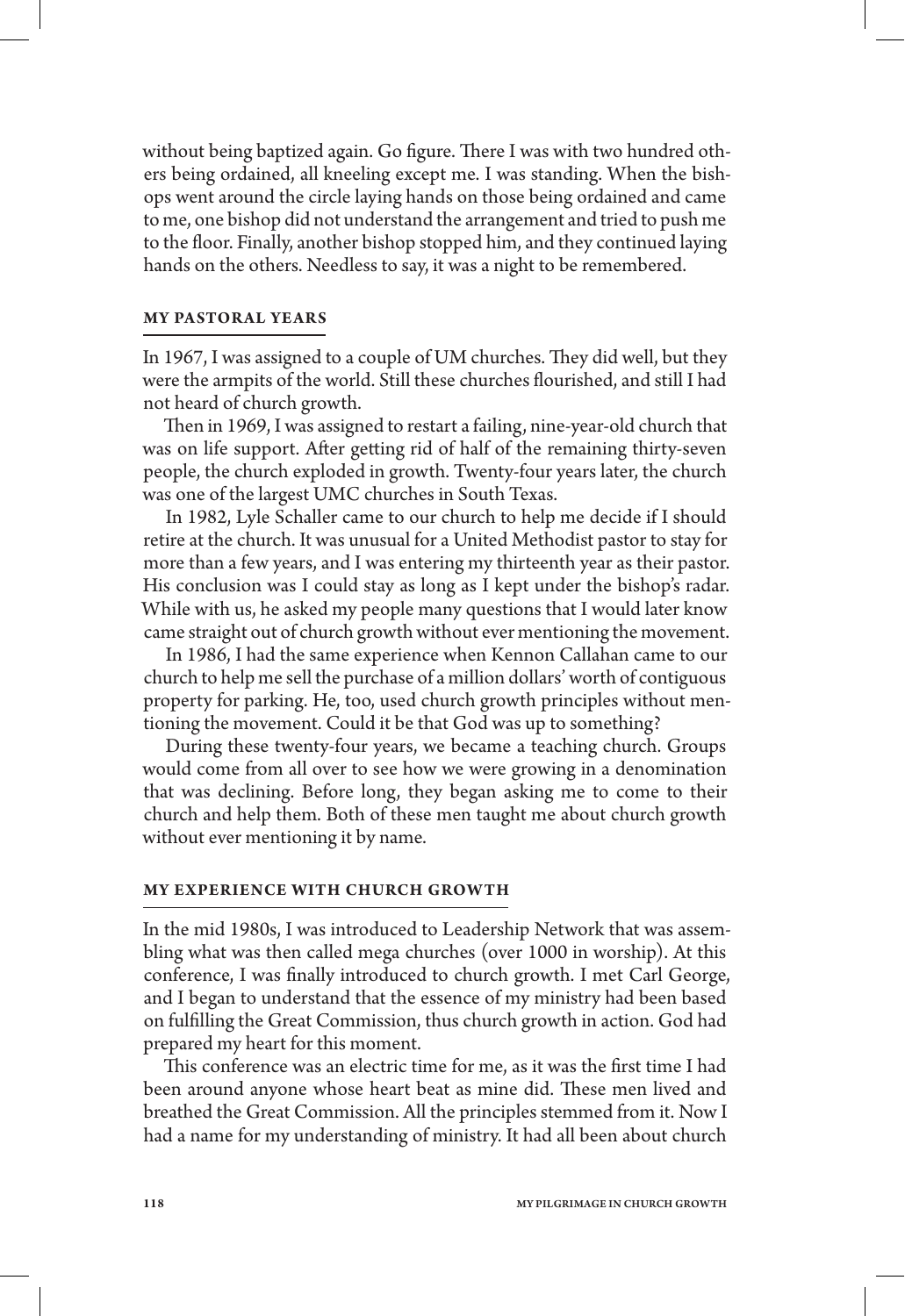growth. It was so good to no longer think I was weird, as all my United Methodist friends kept telling me. I knew something was wrong. Their churches were declining while mine was growing. Surely, I was not totally off base. Now I felt I could move full steam ahead without worrying about their criticisms or outreach dislike.

Sometime after that, I was invited to become part of The American Society for Church Growth, where I was introduced to Donald McGavran and the details of the Church Growth Movement. It was clear to me at the time that both were interpreting the heart of the New Testament Great Commission. Later, this organization would change its name to "Network for Great Commission Research."

Soon I was introduced to the likes of Gary McIntosh, Chuck Hunter, Bob Whitesel, Elmer Towns, and many other giants in the faith. These folks were kindred spirits and validated all that I had done and was doing in ministry. One of the great disappointments of my life is that I did not meet these giants in the faith earlier. I had no real guidance and had made so many mistakes. I am just glad our paths finally crossed. These men greatly influenced my life for which I will always be grateful. Several years ago, the society blessed me with the prestigious Donald McGavran award for outstanding leadership in church growth.

What I now realize is that God continually plowed my fertile ground with biblical church growth principles without me knowing it. I know that church growth principles are simply biblical principles given a contemporary name and system-like approach to ministry. Church growth is about applying biblical principles to carrying out the Great Commission. It does not matter what it is called—truth is truth, and the Great Commission is the heartbeat of God. Why else would Jesus' last will and testament be, "Go make disciples of all people groups?"

Because of this, it is hard to understand why church growth is looked upon as passé. Church growth has received a bad rap over the last few years. Those who say it is all about numbers just do not understand or do not want to understand. How can that be?

I have a theory about why people are discounting church growth. In order to apply the principles, the results must be measured. Most pastors do not want to measure results, because most pastors are not having good results and do not want to look bad. It is impossible to bluff one's way through church growth.

## **Consulting Ministry**

By 1993, I was traveling two hundred days a year while pastoring a thriving church. Before long, my wife said, "You need to choose—the church or consulting." There really was no choice. I could achieve more for the Great Commission consulting with churches than I could by pastoring one church.